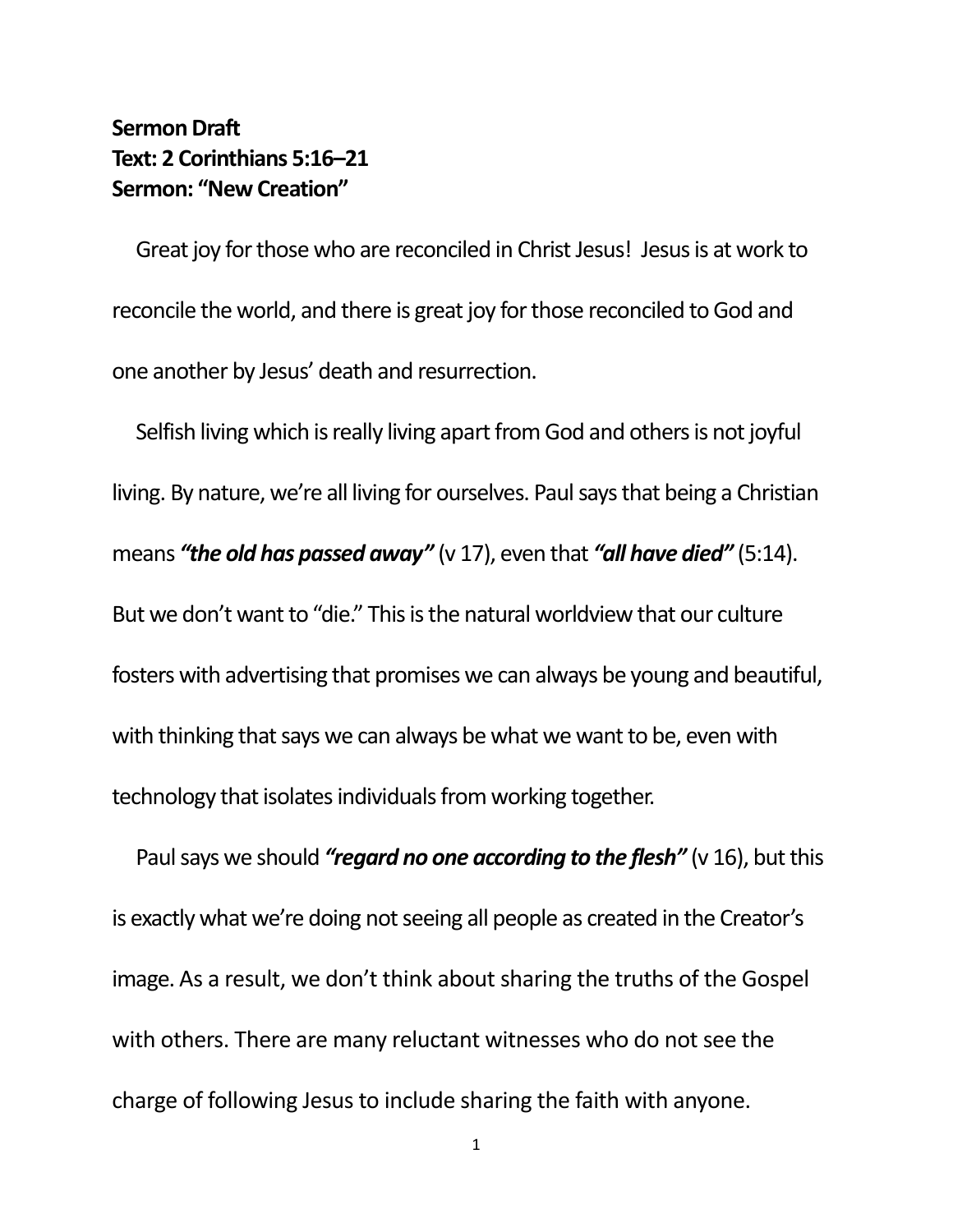In 1993, 89% of Christians who had shared their faith agreed this is a responsibility of every Christian. Today, just 64% say so a 25-point drop. ("Sharing Faith Is Increasingly Optional to Christians," Barna Research, accessed April 28, 2021. This is all a denial of the reconciliation that Christ has secured for all creation on the cross. It is saying that I'm on my own, not joined together with God or other people. But there is no joy in that. See through the lie and look more closely at how lonely life is when we're not connected to anybody else.

 It was a family occasion one of those now-rare opportunities for Dad and Mom to have. Nothing planned, just dinner conversation, but once a question about parenting came up, they always had wisdom to share. Their children were parents now too and their spouses were with them here around the table while the next generation was out of earshot at their own "kids' tables."

 "When you guys were young, we talked with you often about how other people might be feeling."

2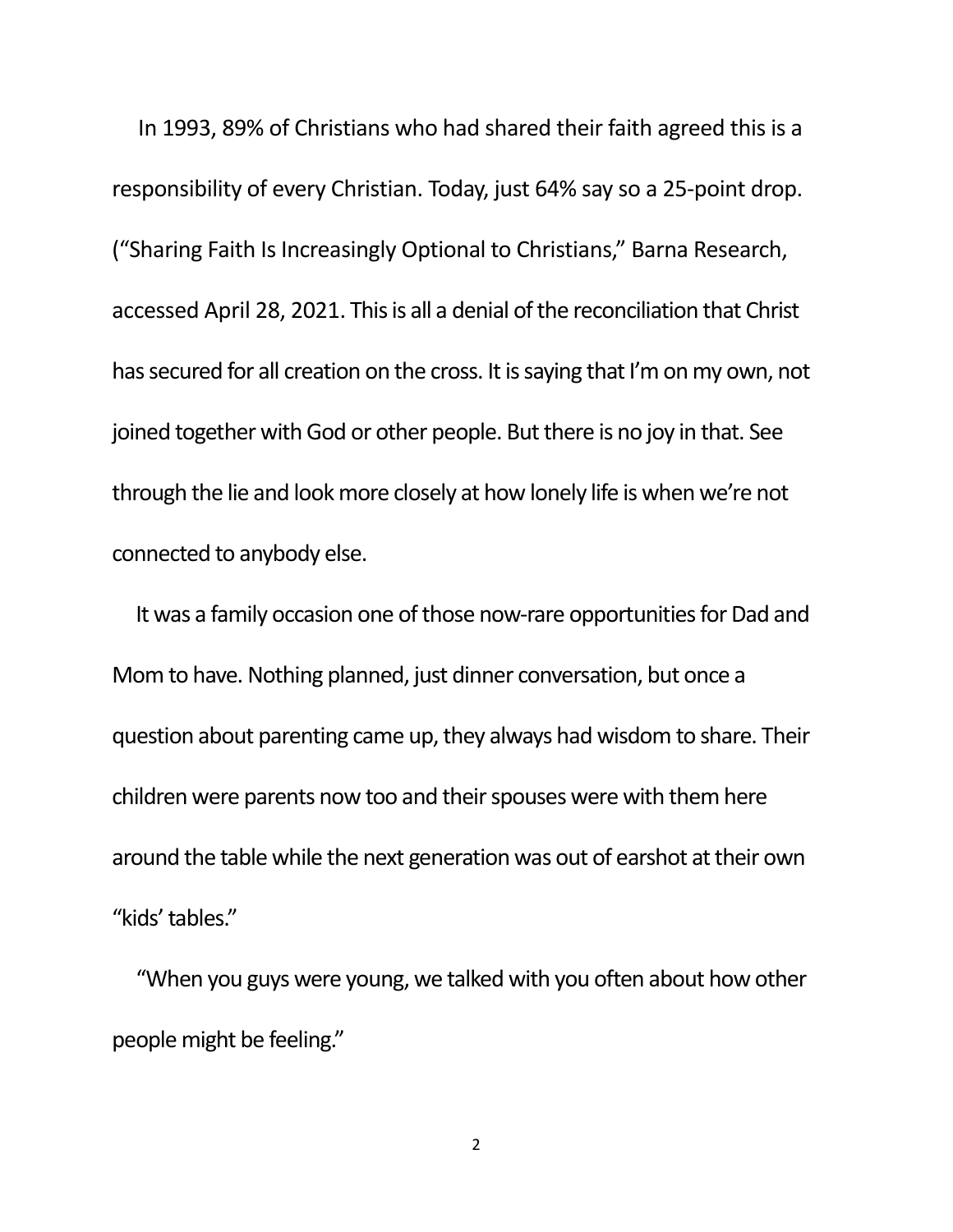"We talked about how you can forgive the class bully and invite the new kid at school over to play to feel welcome."

 "We talked a lot about how blessed our family is and how maybe some kids have it tougher at home, so we always want to be sensitive to that."

The life reconciled in Christ back together with God and others is joyful living. In the cross of Jesus Christ, *"God was reconciling the world to himself, not counting their trespasses against them"* (v 19). We are back together with God because the sin that separated us from him has been removed when Jesus died on the cross. That makes us all new creations with a new life. We have died, and now we're alive, brand new. God's children are not refurbished or repaired. No, we are made completely and utterly new in Christ Jesus. In this new, reconciled life, there is great joy.

During Lent, this Sunday serves as a respite from the season's penitential character. Even while we weep and mourn because of our many sins, God's mercy is greater than our sin. *"With joy you will draw water from the wells*  of salvation" (Isaiah 12:3), Isaiah sings joy in the midst of all that besieges the world.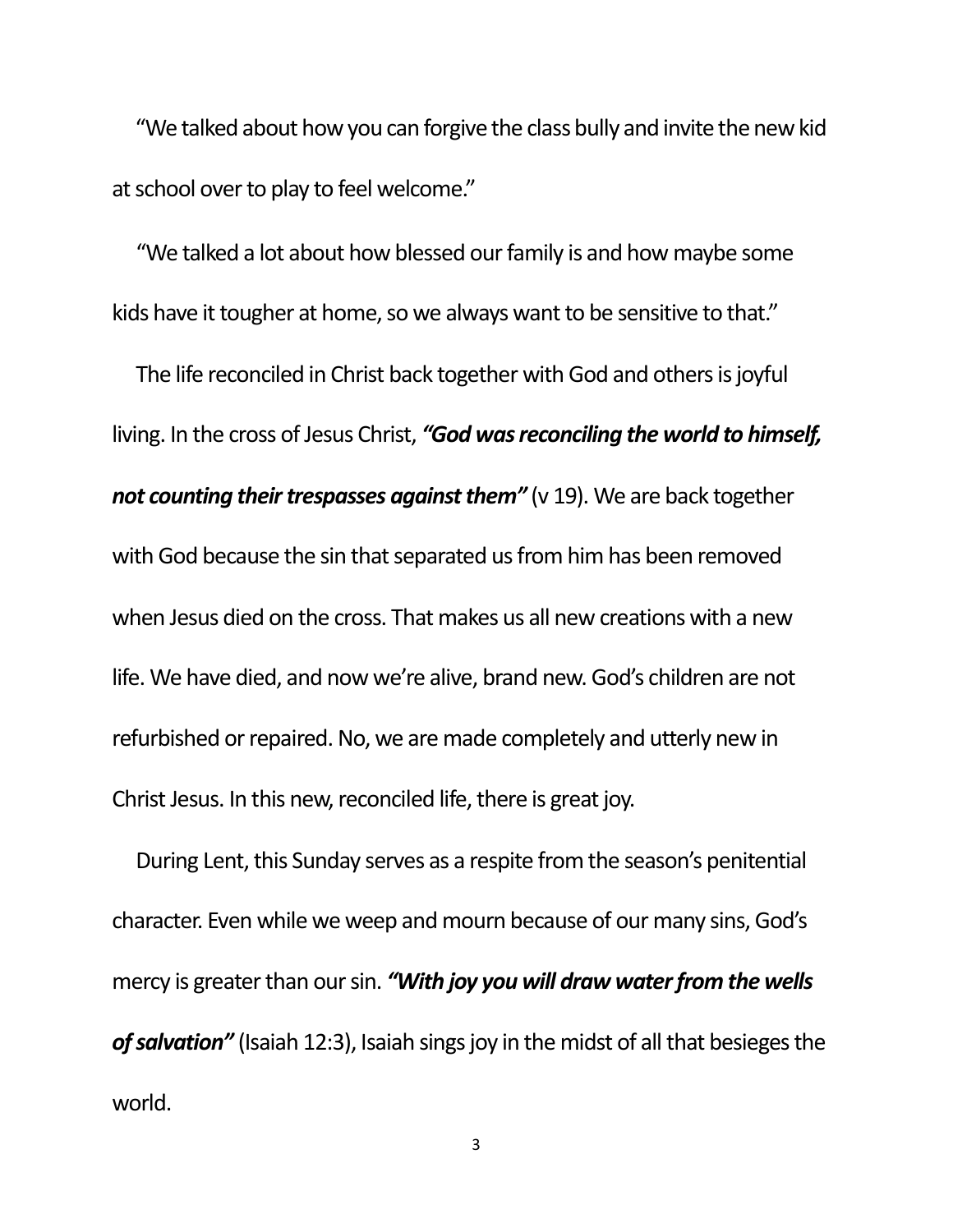In Christ, we are righteous and completely new already now and even more fully at his return. Even though in this life many things assail us because of sin, unbelief, the evil one, and death, we can be resolute in our joy because of Christ.

A great joy of this reconciled life is bringing others back together with God. God has now entrusted to us the message of reconciliation: *"We are ambassadors for Christ, God making his appeal through us. We implore you on behalf of Christ, be reconciled to God"* (v 20).

As followers of Jesus Christ we are made new and are sent to proclaim the story, the message of reconciliation, to the world. Each one of us has a unique role in this ambassadorship. And being ambassadors of the reconciled life to others is one of our greatest joys as Christians. Speaking and living the Gospel is prompted by the Holy Spirit through his promises fulfilled in Baptism.

We who are reconciled to God and each other in Christ Jesus have great joy for all eternity. What greater joy can there be than seeing others share the same joy?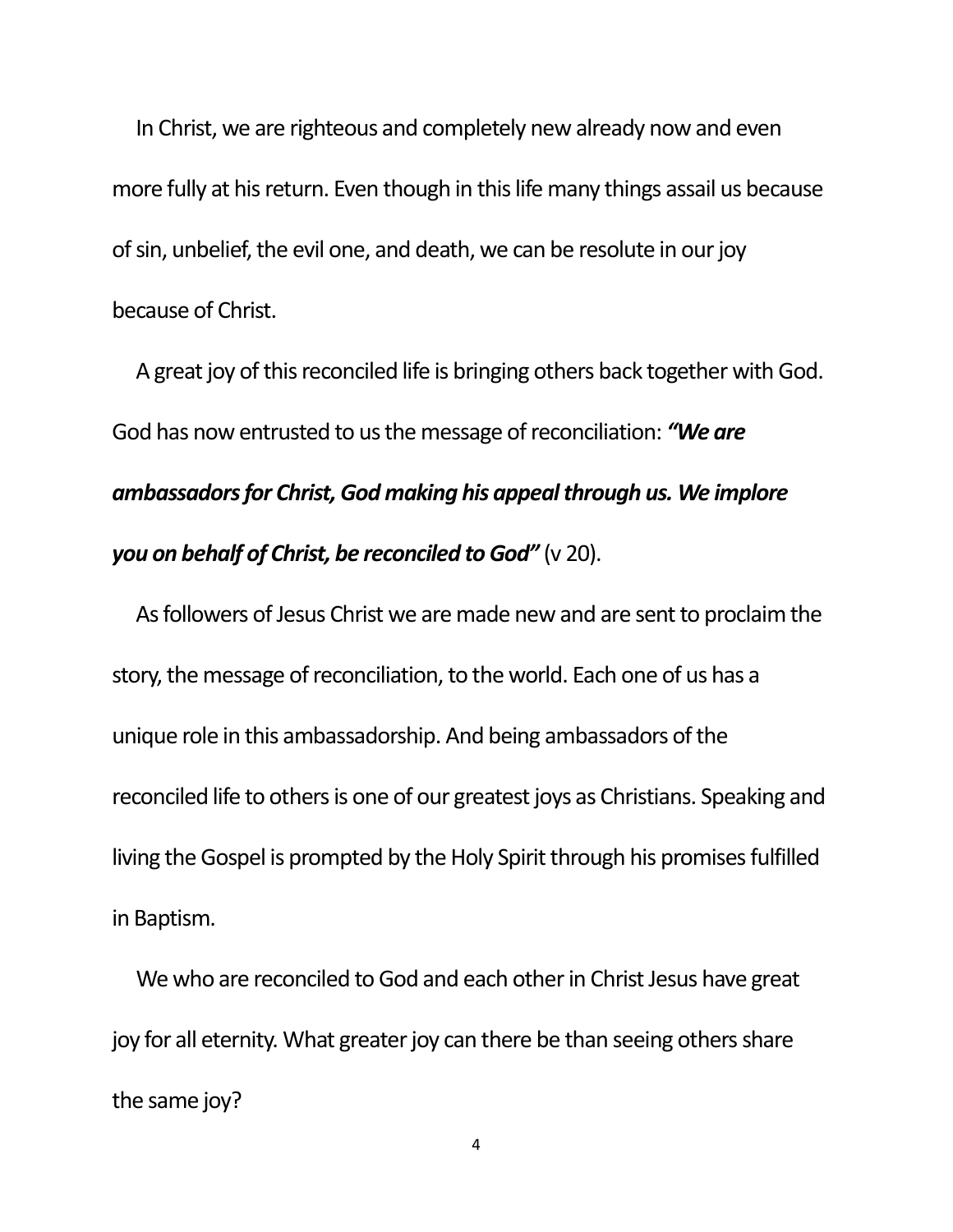On January 28, 1986, people were opening their mouths and saying, "Today is the day!" as the space shuttle Challenger prepared for liftoff. Excitement was palpable around the launch because for the first time ever someone other than an astronaut would go into space. Some of you might recall what happened that day. Maybe you were one of the millions who watched it happen in real time.

 Just seventy-three seconds into the flight, the shuttle exploded and left all seven crew members deceased. It was tragic. The investigation that followed revealed concerns and malfunctions with a specific O-ring that was designed to help seal segments of the rockets together.

 It turns out, this rubber ring would stiffen and become brittle in colder temperatures. On the day of the launch, there were unusually low temperatures. So, the rocket launched, and as the fuel being burned inside the rocket continued to build up heat, it burned right through the now brittle ring, reaching an external fuel tank and causing an explosion.